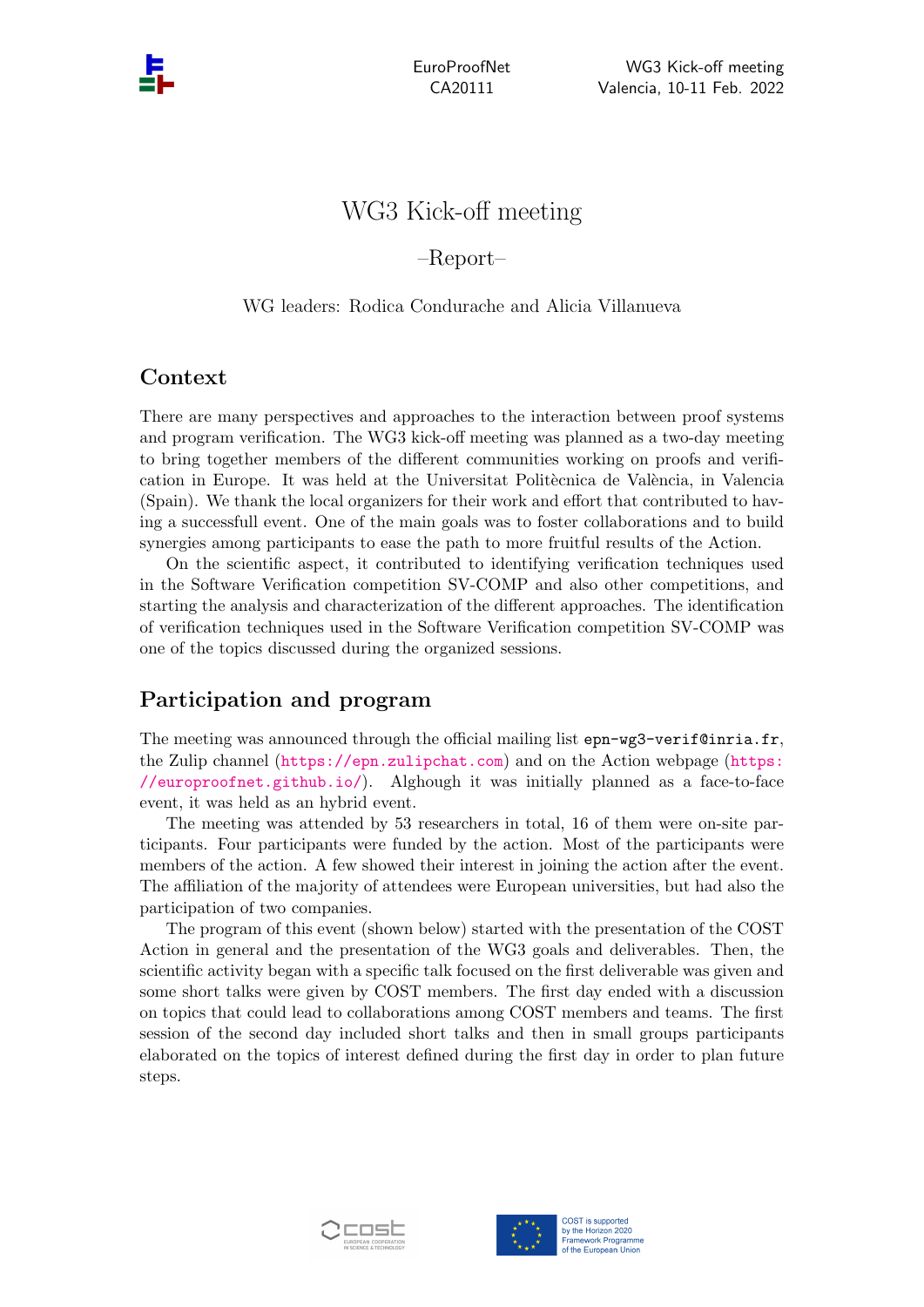| Day 1                         |                                                               |
|-------------------------------|---------------------------------------------------------------|
| Opening $&$ Presentation      | The EuroProofNet COST Action and WG3 "Pro-                    |
| $(10:00-10:30)$ :             | <i>gram Verification</i> " by                                 |
|                               | Frédéric Blanqui, Rodica Condurache, Alicia Vil-              |
|                               | lanueva                                                       |
| Deliverables<br>$(10:30-$     | Comparison of existing tools/benchmarks by Laura              |
| 11:30): WG3 deliverables      | Kovacs                                                        |
|                               | Data accounting, Invariants for testing of smart con-         |
| Talks $(12:00-13:30)$         | <i>tracts</i> by M. Gajda                                     |
|                               | Language-agnostic program verification by J. Cone-            |
|                               | jero                                                          |
|                               | CPF: The Certification Problem Format by René                 |
|                               | Thiemann                                                      |
| Interaction $(15:00-16:00)$ : | Identifying goals                                             |
| $(16:00 -$<br>Wrapping-up     | Conclusion & Plan                                             |
| $17:00$ :                     |                                                               |
| Day $2$                       |                                                               |
| Day presentation $(10:00-$    |                                                               |
| 10:20)                        |                                                               |
|                               | Legal certified software through proof assistants: a          |
| Talks $(10:20-11:00)$         | global scientific and managerial perspective by J.<br>Joosten |
|                               | Equational Unification and Symbolic Reachability in           |
|                               | Maude by Santiago Escobar                                     |
|                               | Converging two directions of program verification:            |
|                               | deductive verification meets smart types for smart            |
|                               | contracts by Antonio Ravara                                   |
| Interaction $(11:00-11:30)$   |                                                               |
| Participants<br>$(12:00 -$    | Towards the deliverables                                      |
| $13:30$ :                     |                                                               |
| Wrapping-up<br>$(15:00 -$     | Setting the agenda for the year                               |
| $16:00$ :                     |                                                               |

# Output

One of the outputs of this event has been to allow participants to actively interact among them, building collaborative synergies. The schedule of the meeting reserved time for discussions after each talk that resulted quite fruitful. Thanks to the generosity of the speakers that shared their lines of research, goals and view of the action, the rest of participants had the opportunity to discover common interests.

Regarding the scientific output, first of all, on the meeting webpage the presentations are available. Second, two documents were produced during the meeting:

- $\bullet$  the identification of topics of interest (day 1)
- a more specifica plan associated to the identified topics (day 2).

In the following subsection we reproduce, with some annotations and context, these two documents.



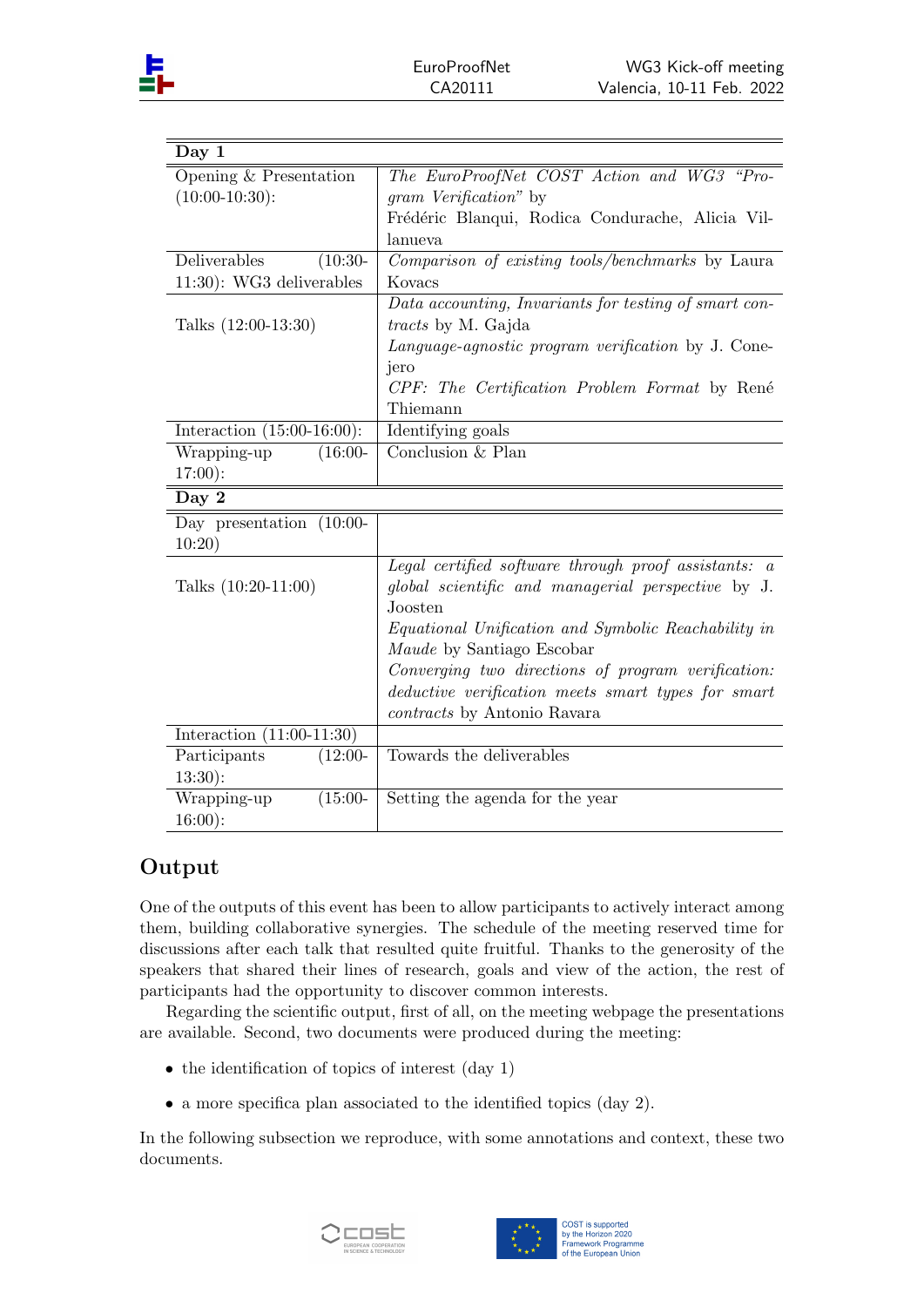

## Topics of interest and plan

The last session of the first day was devoted to identifying topics of interest in the context of the WG3.

To facilitate the discussion, a section with some relevant information extracted from the MoU was provided:

### Context:

- Theorem provers as the basis
	- From models/programs to theorem provers
	- Synthesize programs from theorem provers
- Symbolic representation of state space
	- Proof systems to incorporate reasoning/optimization techniques
- Semantic-based approaches
	- Deductive verification
	- Non-standard semantics to reduce the problem to a representation to be checked by proof systems
	- Semantic frameworks such as FramaC or K Framework on top of which verification techniques can be build

## Deliverables:

- D5 (month 18): Comparison of the approaches used in the Software Verification competition SV-COMP.
- D6 (month 24): Software prototype for the inference of program specifications as logical axioms.
- D7 (month 48): Collection of verification challenges with summary of working recipes for verifying them.
- D8 (month 48): Technique for syntax-semantics interface for program verification with/without types

#### Tasks:

- Investigate and develop proof systems for program semantics in cooperation with other working groups;
- strengthen traditional techniques for program verification;
- identify and exploit synergies between different verification tools and proof systems;
- and develop new systems for checking the correctness of programs and complex software.



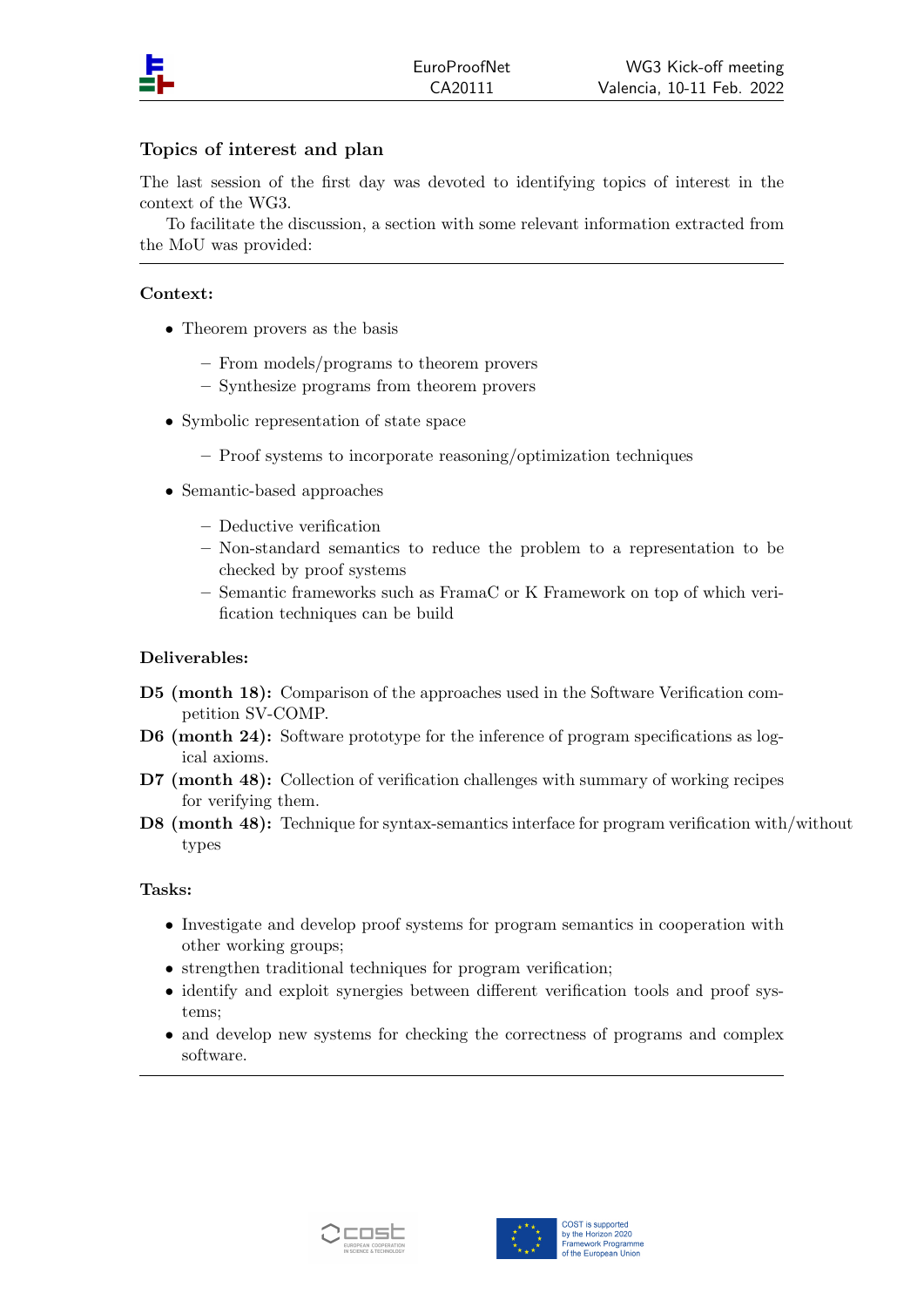The first day four topics were identified, and some keywords and description were given for each of them. The four identified topics are

- 1. Comparison of tools (related to Deliverable 1)
- 2. Theorem provers as the basis
- 3. Semantic-based approaches
- 4. Application domains

Some keywords and initial descriptions were defined during the first day. The goal for the second day was to answer at least some of the more specific proposed questions:

- Can we find a goal for this year?
- Can we find a mid-term or long term goal?
- To which deliverable or action goal would contribute?
- Which can be our the next steps?

During the second part of the second day the participants worked in groups, one for each of the identified topics. Each participant had the possibility to move from one group to another. It was a challenge to have this kind of discussion in an hybrid meeting, but these small discussions were very fruitful as can be seen in the following description of the produced document. We have integrated also information from the description produced during the first day. The small groups resulted also an opportunity to know each other.

The last session of the event served to wrap up. Each group briefly presented the discussed ideas and proposals, which lead to a common knowledge of the action members interests.

Let us know present the description and proposals for each topic. The document was elaborated collaboratively by participants. We thank the coordinators of each topic and all involved participants.

## 1. Comparison of tools (related to Deliverable 1)

Involved participants: Carsten Fuhs, Michał J Gajda, Laura Kovacs, Rodrigo Raya, Ayşe Sayın, René Thiemann.

Description We can compare several verification-related tools based on different aspects.

- Comparison by using measurable criteria, such as the SV-COMP
- Program level: comparison of tools depending on the programs they can verify
- Reasoning level: comparison of tools depending on the technology used / features
- Model checking (state space). Comparison of model checkers depending on the expressivity of properties verified



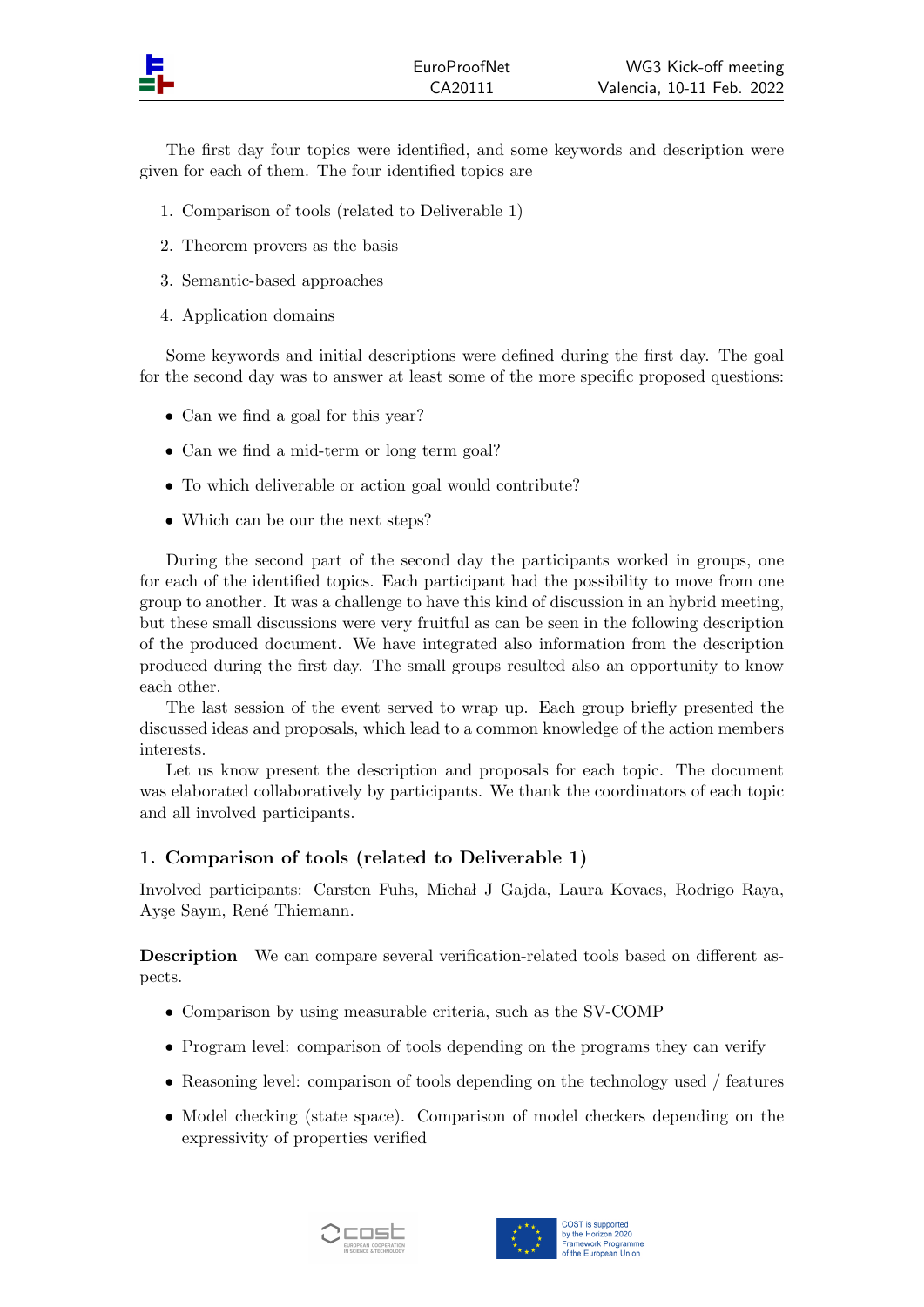- Termination verification. Comparison of termination tools. There is also a competition (Strategies to use termination certificates, e.g. for functional programs, in software verifiers/theorem provers)
- Logical representations from semantic-based approaches. comparison of analysis tools depending on the kind of properties that can be analyzed
- Comparison of domain-specific usability of tools:
	- existing libraries
	- solvability of domain specific constraints/properties

## Possible goals for the year

• Get an overview on how different tool competitions are conducted (SV-COMP, TermComp, CoCo, VerifyThis, . . . )

Aspects that can be analyzed:

- Benchmark design.
- Performance evaluation.
- Are the different competitions designed to reflect actual verification needs?
- What level of trust is required/admissible in each category?
- What are current features / problems? (Both of competitions and tools.)
	- Would tools of one category help with the limitations found in other categories?
	- Can tools of one competition solve problems in other competitions?
	- $-$  ...
- Are competitions encouraging advances in the theory of verification?
	- Is there a variety of theoretical foundations within the same category?
	- $-$  ...

Outside of competitions, what prominent verification tools are (publicly) available, what inputs and properties can they verify (from a black-box/high-level perspective  $$ the details of hundreds of underlying theorems might (?) be out of scope)? (Facebook Infer, Maude, . . . )

## A mid-term goal

- Comparison of expressiveness, ease of use...
- Determining tools & competitions list to compare
- A corresponding document that addresses some of the goals for this year
- A competition survey.



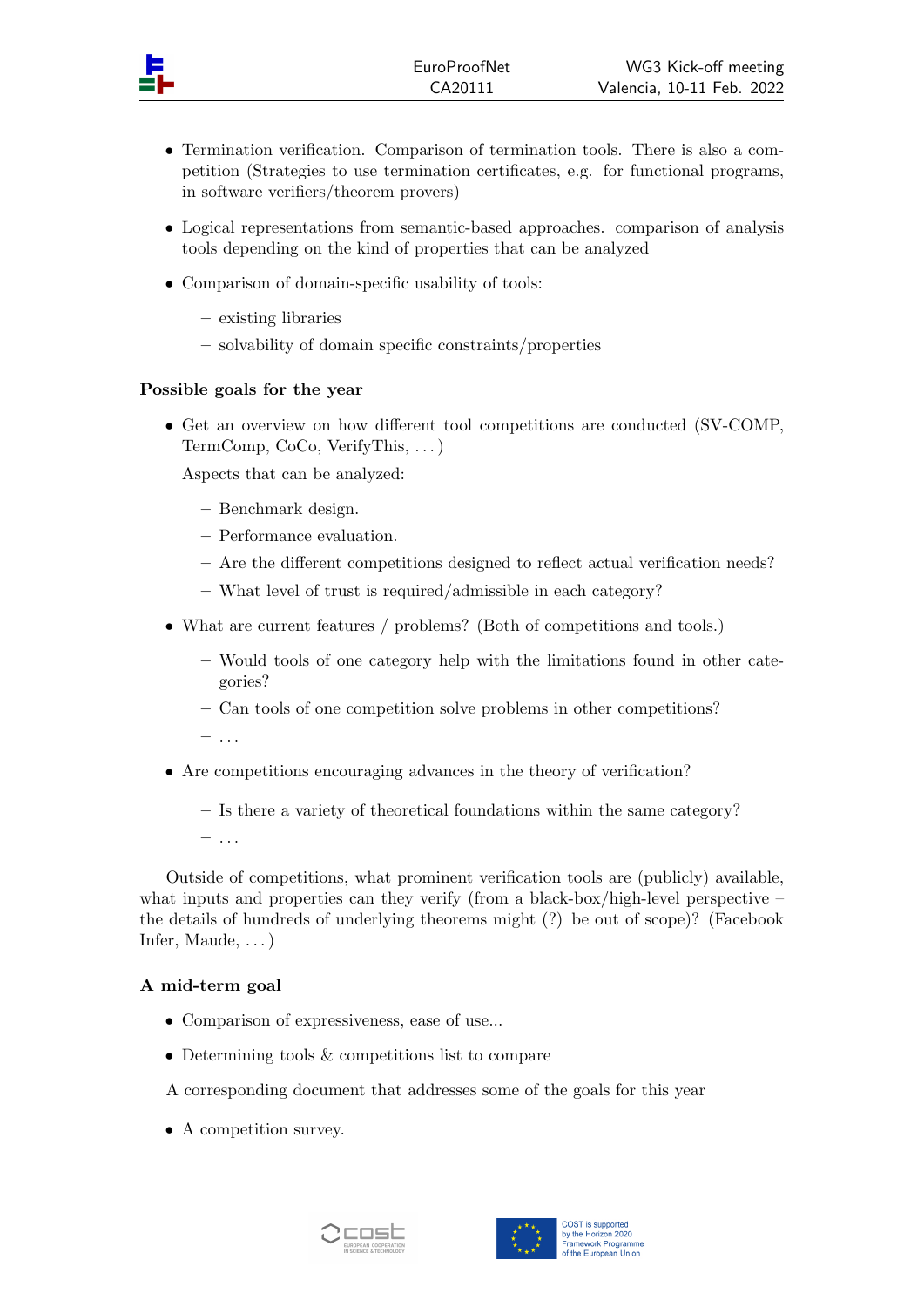Associated deliverable or action goal  $D5$  (month 18): Comparison of the approaches used in the Software Verification competition SV-COMP.

## Next steps

• Create a Zulip sub-channel, invite our team members to it.

## 2. Theorem provers as the basis

Involved participants: Ana Borges, Juan Conejero, Micha l J Gajda, Muharrem Tuncay Gençoğlu, Lilia Georgieva, Mireia González Bedmar, Amélie Ledein.

## Description Existing open problems:

- Models to theorem provers:
	- Taking semantics of programming languages from K via Dedukti to some ITPs. Importing the whole semantics of a PL
- Programs to theorem provers:
	- Import K statements to ITPs to reason about programs once we have the model of their PL
	- Exporting property test suites and class declarations as proof obligations (for example Monoid declaration as obligation to prove associativity, QuickCheck property test of `parse. Read  $==$  id`as proof that identity holds)
- Synthesize programs

## A goal for this year

- Create Zulip Channel for the group discussions
- Meet in about 2 months (tentative: 12 April)

#### A mid-term goal

- Taking semantics of programming languages from K via Dedukti to some ITPs. Importing the whole semantics of a PL
- Send imported theories from Dedukti to ITPs

Associated deliverable or action goal Initially seems like the following action goals:

- 1- Express new proof systems in the Dedukti logical framework.
- 3- Make techniques for program verification more effective and more accessible to all stakeholders.

#### Next steps

• Group meeting 12 April (tentative)



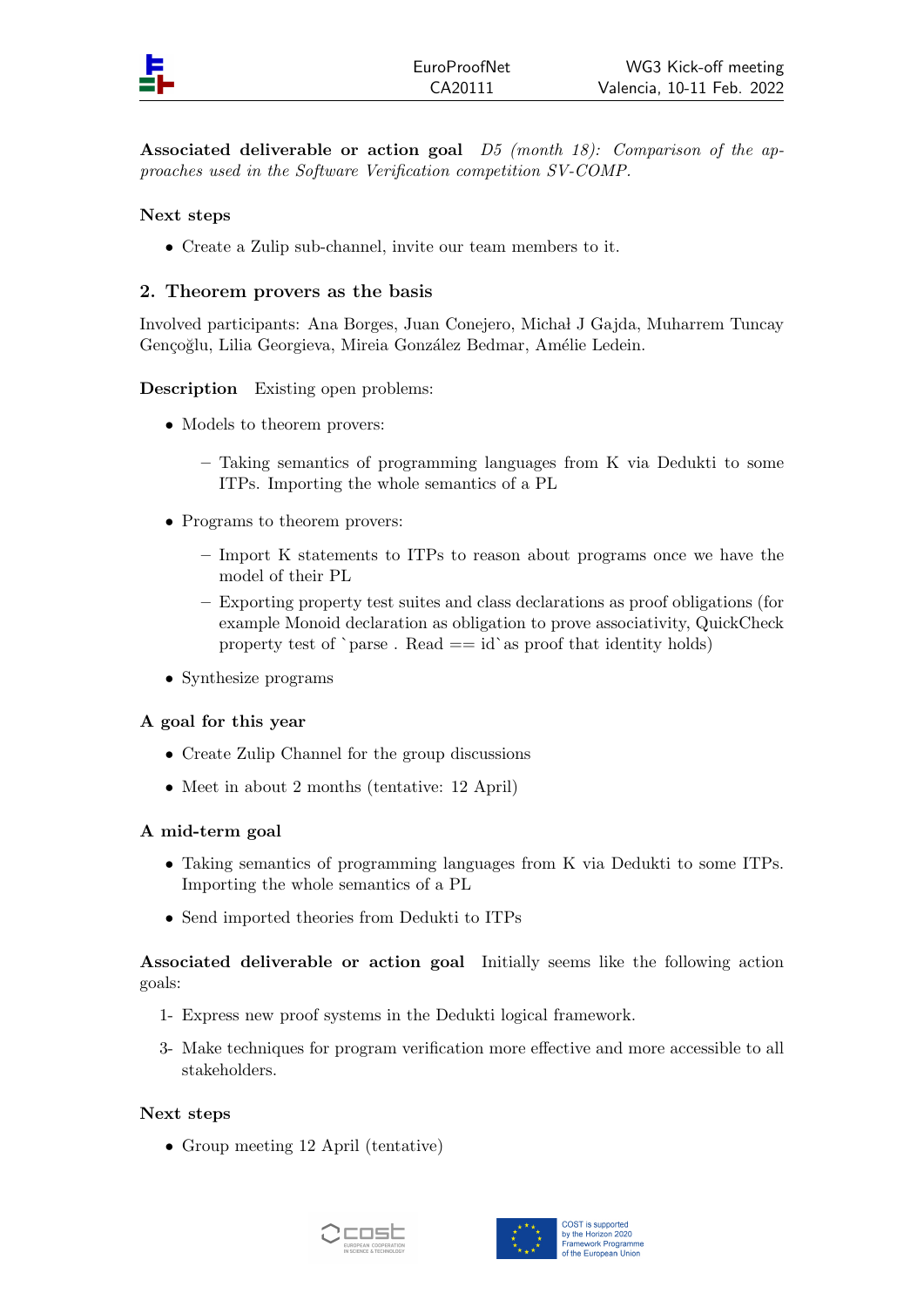

# 3. Semantic-based approaches

Involved participants: Gergely Buday, Rodica Condurache, Micha l J. Gajda, Joost J. Joosten, Laura Kovacs, Alicia Villanueva.

Description Existing activities:

- Inference of specifications as logical axioms
	- Target language/domain
	- Kind of specifications
- Synthesis of interactive systems from temporal (LTL?) specifications
- Defining semantics of data analytics summarizations
	- Preservation of "accounting" properties:
		- ∗ Sensitivity to all inputs
		- ∗ Additivity of the information monoid
		- ∗ Completeness of summarization
		- ∗ Reverse summarization or "debugging"
	- Defining invariants preserved in financial software:
		- ∗ Preservation of money (money or tokens flow between players, does not appear/disappear)
		- ∗ Approximated invariants: Verification parameterized by fee rates (for  $0.0\%$  rate, there is a specification of lossless exchange, for  $5.0\%$  rate we can verify that fee-taker is paid)
- Model checking of law
	- Adding durations or stopwatches to frameworks like LTL without exploding model checking
	- Experiments with temporal semantics of computational attributes that give best model checking properties
- Law implementation inside Coq
	- Formal specification of the regulations for tachographs (ER 561/2006)
	- Proving that implementation corresponds to this spec
- Defining semantics of concurrent functional languages for verification

## A goal for this year

- Describing the data analytics summarization on paper.
- Publish model efficient model checking with durations findings
- Verifying DEX contract with respect to the invariants.
- Exchange and interoperability:
	- Check whether data accounting framework can express:
		- ∗ Legal fairness: equal treatment of different clients
	- Try using LTL or similar for smart contracts



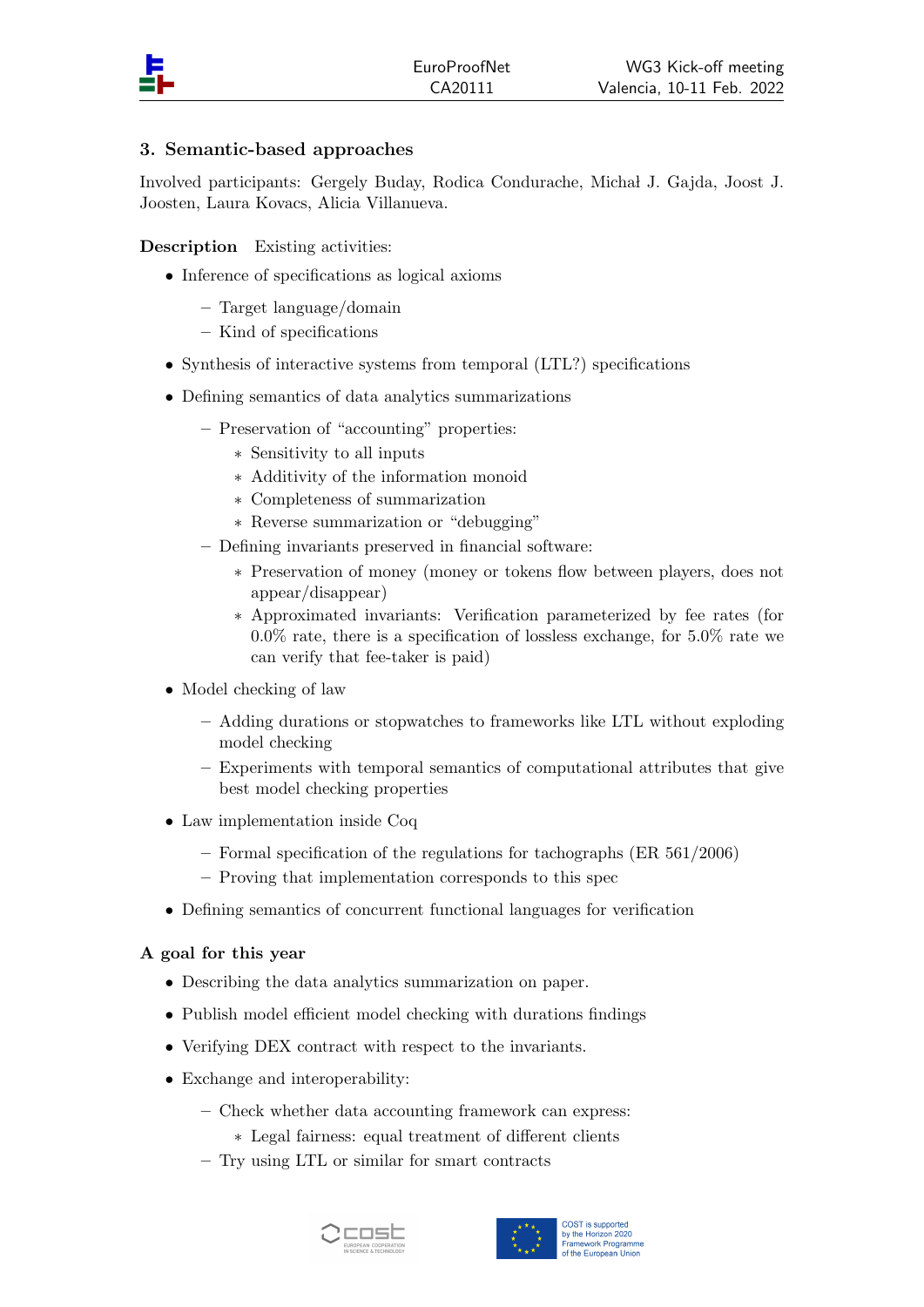

## A mid-term goal

- Workshop on computational semantics of law and regulation (together with Applications)
- Find internship student(s) for industry-academia technology transfer

## Associated deliverable or action goal

## Next steps

- Interchange of documentations
- Document listing common taxonomy and scope delimitation

## 4. Application domains

Involved participants: Gergely Buday, Luis Cruz-Filipe, Micha l J. Gajda, Ekaterina (Katya) Komendantskaya, Luigi Liquori, Mehmet Tahir Sandıkkaya, Ayşe Sayın.

Description Some application domains were identified during the first day:

- Protocol verification
- Model checking & semantic-based
- $\bullet$  AVISPA...
- Verification of Machine learning/AI.

Main ideas: many specialised tools exist for verification of Neural networks: Some SMT-based (Marabou), some Abstract interpretation based (ERAN). There are some libraries in  $ITP/Coq$  (e.g. MLCert). Problems that arise: (a) inter-operability of tools; (b) embedding neural net verification into larger verification projects (complex software has neural nets as components) ; c) scaling verifiers to large neural nets)

• Verification of functional concurrent programs.

The idea is to develop a verified compiler for a concurrent functional language, experimenting which concurrency features are realisable in a limited time in such a framework. Tool: the HOL4 theorem prover.)

- Verification of financial programs Preservation of value.
- Verification of data analytics and lossless learning. Preservation of information, proving sensitivity and completeness of summarization
- Verification of smart contracts Not all overlap with financial software



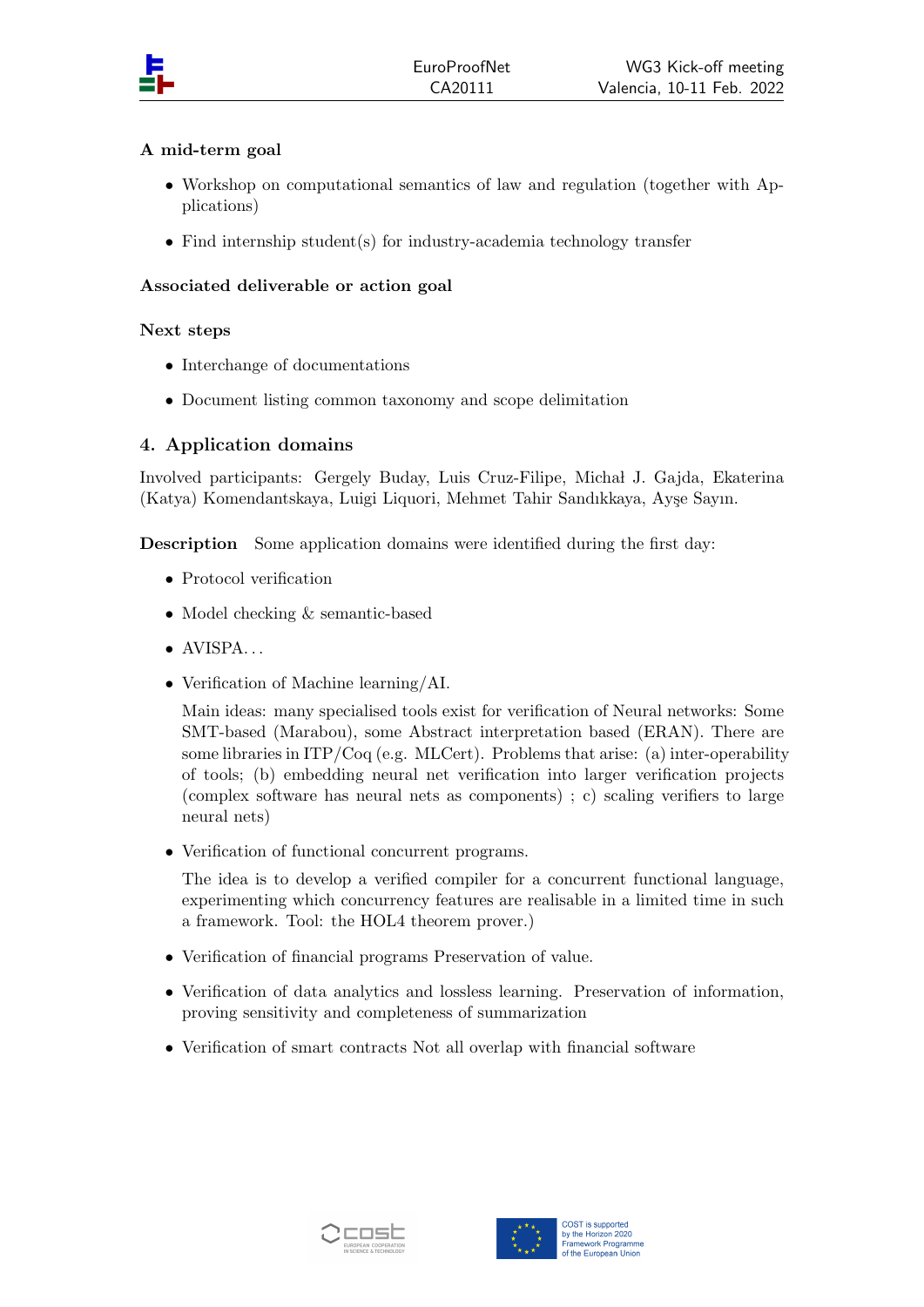## A goal for this year

- Discuss the common problems/challenges across the application areas, e.g.
- Formulate benchmarks for different problems, and try to find grounds for comparison
- Perhaps comparison of languages and provers used in each domain? (Coq, HOL, Tamrin, domain-specific, Agda; Imandra)

## A mid-term or long term goal Potential joint research topics:

- 1. Joint work on verification of concurrency + protocols?
- 2. Joint problem across AI and Security: components of systems are delegated to NNs or ML; challenge to verify black boxes (?) and then embed that into the standard verification cycle.
- 3. Linking to groups that formalise law applicable in these application domains, and see to extend their methods to Security, AI, smart contracts. . .
	- Layers of work in formalisation of legal systems and law:
		- Work on semantics of legal connectives, and commonly used legal constructs (like "fair to all customers")
		- Work on formalisation of specific, narrow regulations (like tachographs, or immigration law decisions)
		- Work on semantic connection within a whole body of law does not need to be consistent, mostly ML approaches.
- 4. Protocols (e.g. Networks, Contact Tracing, IoT, etc) can be good application domains for putting current and future Proof Assistants (PA) @ work.

## Associated deliverable or action goal

D1. Application dimension to tool comparison

D3. Collection of verification challenges, from the applications perspective (each application domain we listed is itself a challenge for the community)

## Next steps

- Create a Zulip sub-channel, invite our team members to it. Invite other key players in verification of these applications
- Make connections with all subgroups of WG3, to understand better the current landscape of law formalization: tools, application areas, ...
- Come up with concrete ideas for collaboration

Finally, let us mention and thank again the contributors to the document: Juan Conejero, Michał J Gajda, Joost J. Joosten, Mireia González Bedmar, Carsten Fuhs, Luigi Liquori, Mehmet Tahir Sandıkkaya, Rodrigo Raya, René Thiemann and Ekaterina Komendantskaya.



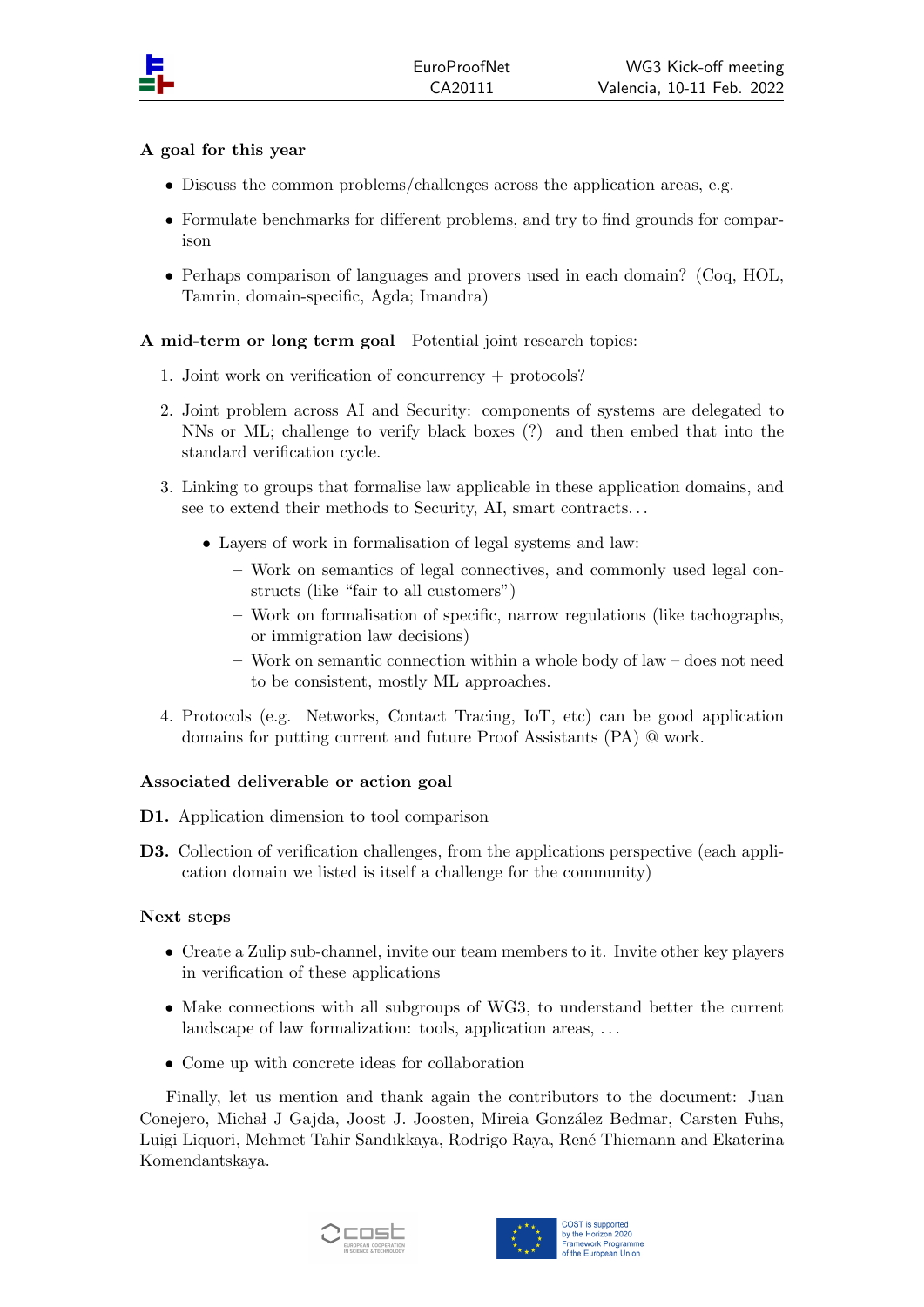# Conclusion

The main goals of the event were achieved successfully. The number of participants was bigger than expected, probably thanks to the hybrid modality for the event. We think that this was a step towards building network of researchers that eases to reach the action goals. At the end of the meeting, we have some ideas for next steps and possible collaborations. Finally, we are grateful to all the speakers that shared their expertise and knowledge with the participants.

We thank the Action Management Committee for letting us have this WG3 kick-off meeting, all the participants and the local organization.

# A List of participants

- $\bullet$  María Alpuente (UPV Spain)
- Damián Aparicio-Sánchez (UPV Spain)
- Frédéric Blanqui (INRIA France)
- Ana Borges (Universitat de Barcelona Spain)
- Gergely Buday (Institute of Technology Hungary)
- Laura Castro (University of A Coruña Spain)
- Rodica Condurache ("A.I.Cuza" University of Iasi Romania)
- Juan José Conejero-Rodríguez (Runtime Verification Inc. USA)
- Luís Cruz-Filipe (University of Southern Denmark Denmark)
- Ugo de'Liguoro (Università di Torino Italy)
- Madalina Erascu (West University of Timisoara Romania)
- Santiago Escobar (UPV Spain)
- Thiago Felicissimo (INRIA France)
- Maribel Fernandez (King's College London UK)
- $\bullet$  Pascal Fontaine (University of Liège Belgium)
- Carsten Fuhs (University of London UK)
- Michał Gajda (Migamake Singapore)
- Emilio Jesus Gallego-Arias (INRIA France)
- Muharrem Tuncay Gencoglu (Firat University Turkey)
- Lilia Georgieva (Heriot-Watt University UK)
- Vaidas Giedrimas (Siauliai University Lithuania)
- Tobias Gleißner (Freie Universität Berlin Germany)
- Mireia González-Bedmar (Formal Vindications S.L. Spain)
- Candelaria Hernández-Goya (Universidad de La Laguna Spain)
- Kuen-Bang Hou-Favonia (University of Minnesota USA)
- Joost Joosten (Universitat de Barcelona Spain)